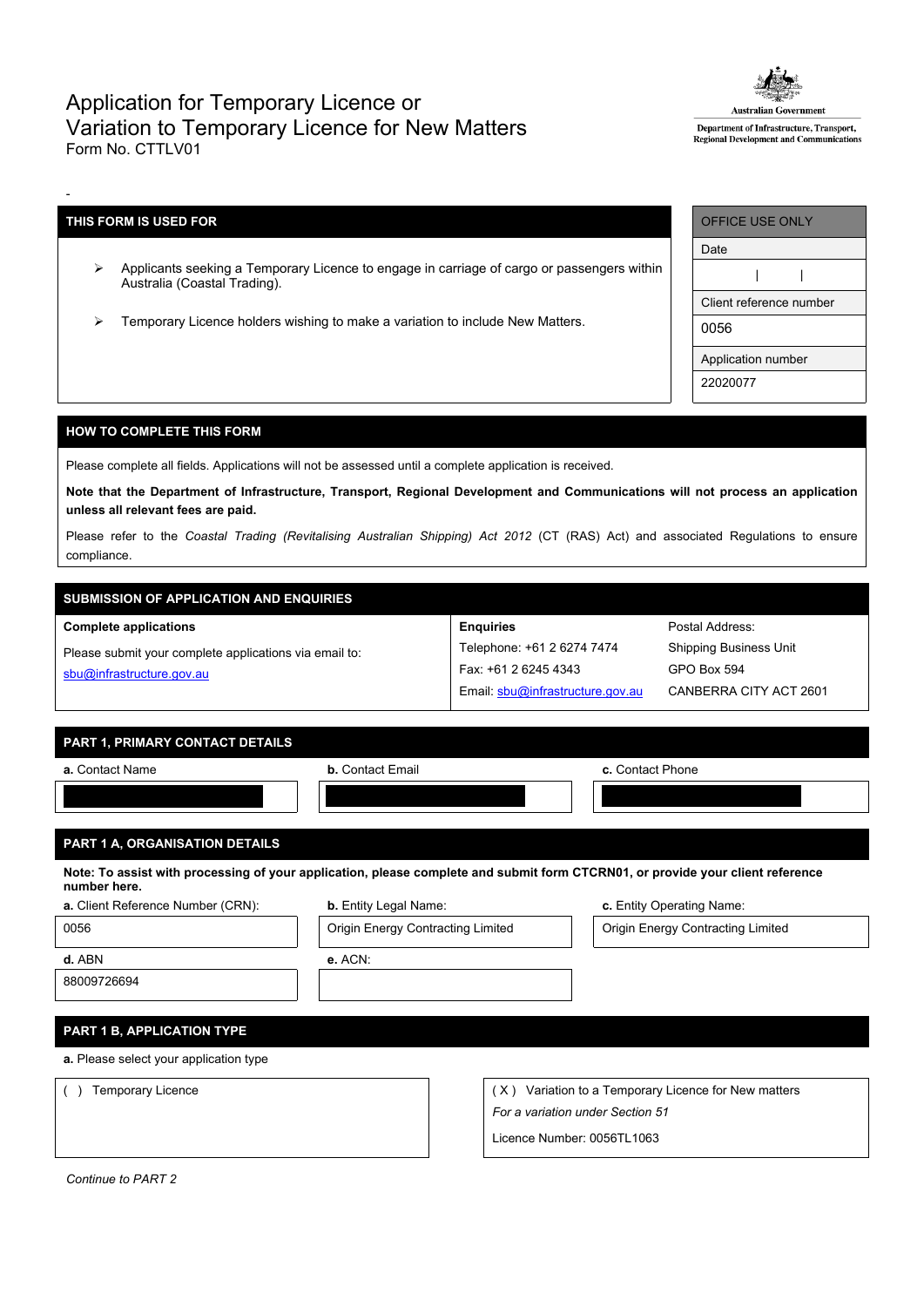|                                   | PART 2, VOYAGE DETAILS |                 |                 |                                 |           |                                             |                                    |                                               |               |                                        |                                               |
|-----------------------------------|------------------------|-----------------|-----------------|---------------------------------|-----------|---------------------------------------------|------------------------------------|-----------------------------------------------|---------------|----------------------------------------|-----------------------------------------------|
| Category of<br>trade <sup>1</sup> | Cargo description      | Load port       | Discharge port  | Volume /<br>amount <sup>2</sup> |           | <b>Expected</b><br>loading date<br>dd/mm/yy | <b>Vessel</b><br>name <sup>3</sup> | Vessel<br>capacity/size<br>(gross tonnes) $3$ | Vessel type 3 | <b>Dangerous</b><br>goods <sup>4</sup> | <b>Relationship to</b><br>Vessel <sup>5</sup> |
| Liquified<br>Petroleum<br>Gas     | Propane                | <b>Hastings</b> | Gladstone       | 700                             | MT        | 28/03/2022                                  |                                    |                                               |               | Yes                                    | $\mathbf{c}$                                  |
| Liquified<br>Petroleum<br>Gas     | Propane                | <b>Hastings</b> | Devonport       | 1000                            | <b>MT</b> | 17/03/2022                                  |                                    |                                               |               | Yes                                    | $\mathbf{C}$                                  |
| Liquified<br>Petroleum<br>Gas     | Propane                | <b>Hastings</b> | <b>Brisbane</b> | 1300                            | <b>MT</b> | 17/03/2022                                  |                                    |                                               |               | Yes                                    | $\mathbf{C}$                                  |
| Liquified<br>Petroleum<br>Gas     | Propane                | <b>Botany</b>   | Cairns          | 1000                            | MT        | 23/03/2022                                  |                                    |                                               |               | Yes                                    | $\mathbf{C}$                                  |
| Liquified<br>Petroleum<br>Gas     | Propane                | <b>Botany</b>   | <b>Brisbane</b> | 1300                            | <b>MT</b> | 10/03/2022                                  |                                    |                                               |               | Yes                                    | $\mathbf{C}$                                  |
| Liquified<br>Petroleum<br>Gas     | Propane                | <b>Hastings</b> | <b>Brisbane</b> | 1600                            | <b>MT</b> | 28/03/2022                                  |                                    |                                               |               | Yes                                    | $\mathbf{c}$                                  |
| Liquified<br>Petroleum<br>Gas     | Propane                | <b>Hastings</b> | Hobart          | 1000                            | <b>MT</b> | 17/03/2022                                  |                                    |                                               |               | Yes                                    | $\mathbf{c}$                                  |